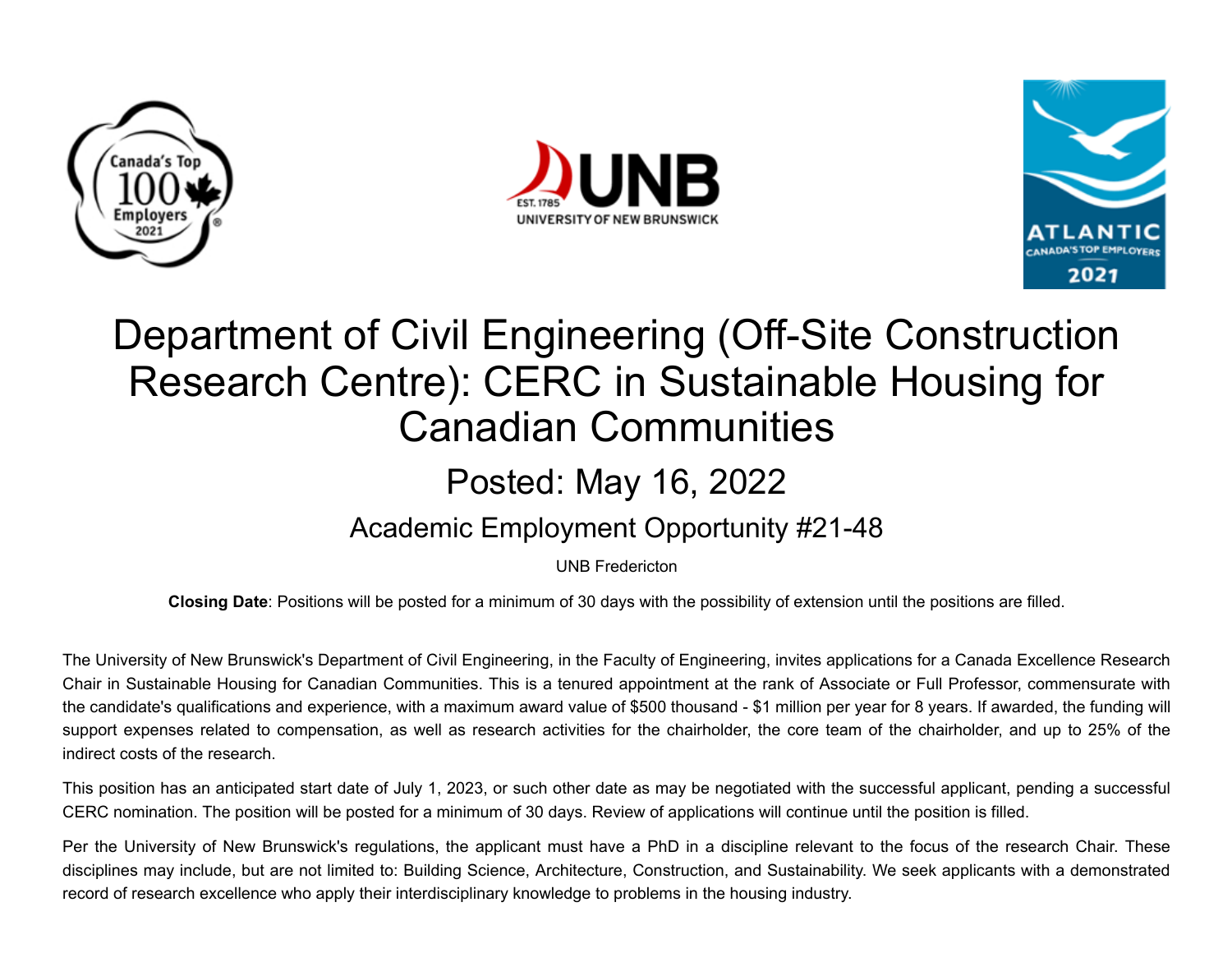The Chair will leverage the CERC support to establish an externally funded research program at the University of New Brunswick to address questions related to building science in housing in remote, rural, and vulnerable communities. The Chair's research on problems related to sustainable housing for Canadian communities may include, but is not limited to: innovative building materials, building science, off-site construction solutions, reuse of buildings, circular economy, material supply chains, and building policies and standards.

The Chair will attract, develop, and retain excellent students (at the undergraduate and graduate Master's and Doctorate levels) and other trainees. The Chair is expected to contribute to teaching and to departmental and university service at a reduced rate from that of regular faculty members. Candidates should have demonstrated excellence in teaching, including at the undergraduate level, and a commitment to an inclusive learning environment for all students.

Canada Excellence Research Chairs are for outstanding researchers acknowledged by their peers as world leaders in their fields. The University of New Brunswick recognizes the legitimate impact that leaves (e.g., parental, illness) can have on a candidate's record of research achievement. Leaves will be taken into careful consideration during the assessment process. Please consult the Canada Excellence Research Chairs website for full program information, including further details on eligibility criteria.

The University of New Brunswick particularly encourages applications from individuals who identify within equity-deserving groups, including: women, racialized people, people with disabilities, Indigenous people, and individuals from the LGBTQIA2S+ community.

The University of New Brunswick has been nurturing discovery and innovation for over 200 years. The Fredericton campus, in the capital city of New Brunswick, delivered the first lecture in civil engineering in Canada in 1854. The Faculty of Engineering offers 4-year bachelor's degrees in civil engineering, chemical engineering, electrical engineering, geomatics engineering, geological engineering, mechanical engineering, and software engineering. The Faculty also offers research-based graduate degrees at the Master's and Doctorate levels in various areas within the core engineering departments.

The Department of Civil Engineering has 15 faculty members with research expertise in fields of civil engineering including construction engineering and management, water and environmental, geotechnical, materials, structural, and transportation. Additionally, the Department of Civil Engineering is home to the Off-site Construction Research Centre which has additional researchers and staff focused on applied research through the triple helix model of industry, government, and academia. The Department of Civil Engineering and Off-site Construction Research Centre are putting increased emphasis on the profession's and the construction industry's impacts on society and are engaged with the Department of Sociology to work on collaborative research and education offerings. For more information, visit the department website: <https://www.unb.ca/fredericton/engineering/depts/civil/index.html> and centre website: [https://www.unb.ca/ocrc/.](https://www.unb.ca/ocrc/) The Department of Civil Engineering and Off-site Construction Research Centre have many well-established working partnerships with both public and private entities in the architectural, engineering and construction industry, as well as regional, national, and international research partnerships that provide many opportunities for collaboration.

Applications should be emailed to the attention of Dr. Jeff H. Rankin, Chair of the Department of Civil Engineering, at [civileng@unb.ca](mailto:civileng@unb.ca). Include a cover letter, your CV, statements of research and teaching interests, and three academic references with their contact information. Contact Dr. Zhen Lei ([zhen.lei@unb.ca](mailto:zhen.lei@unb.ca), 506-458-7613) or Brandon Searle ([brandon.searle@unb.ca](mailto:brandon.searle@unb.ca), 506-470-8031) for more information about the position and about the Department of Civil Engineering and the Off-site Construction Research Centre. All qualified individuals are encouraged to apply. Applicants should indicate current citizenship status. The offer of an appointment is conditional upon a successful outcome of the CERC nomination.